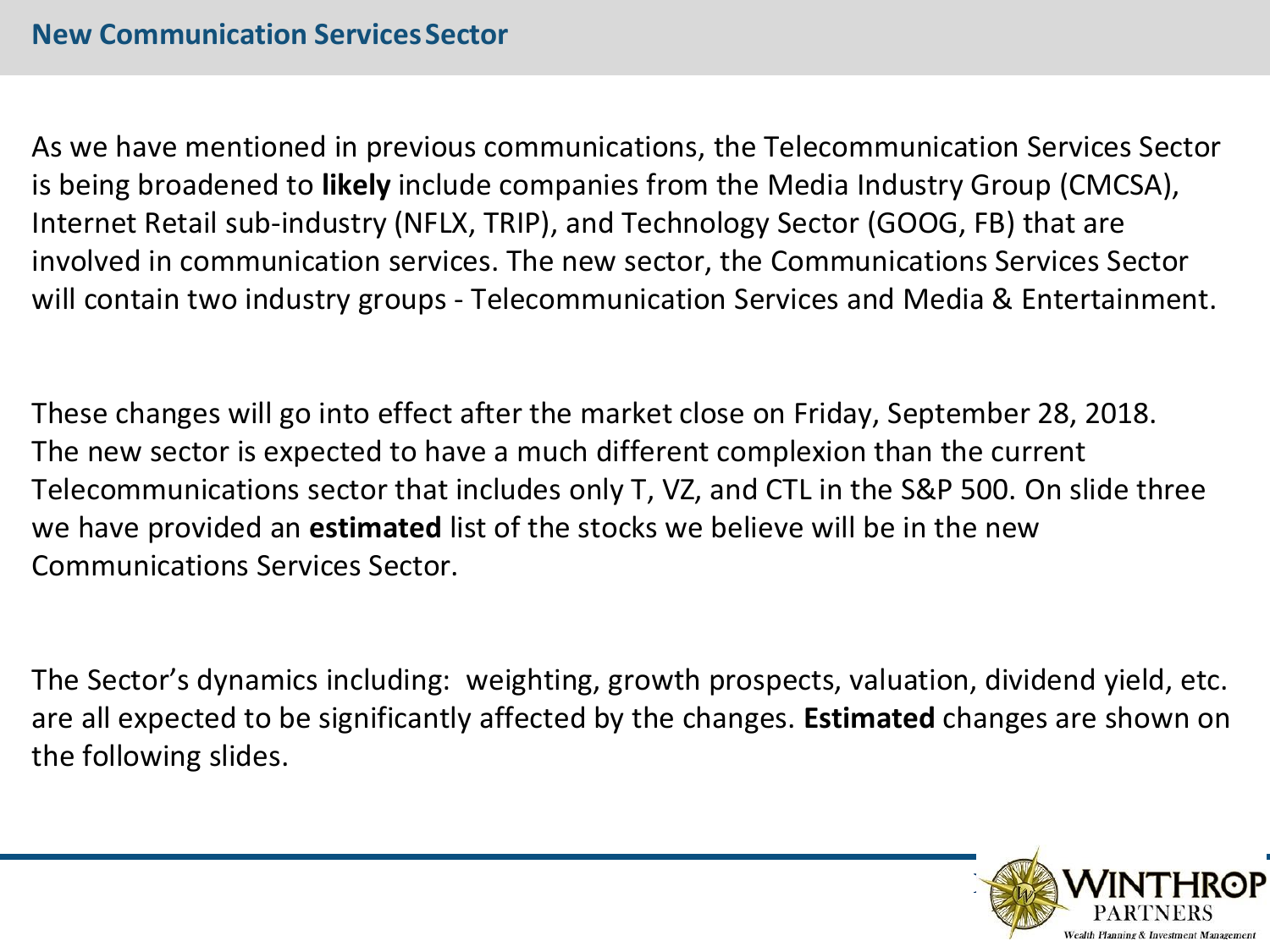# **New Communication Services Sector**

| <b>Ticker</b>        |                          | Sector Wgt S&P 500 Wgt | <b>Mkt Cap</b>           |      |        |       |         | Div Yld P/E-LTM P/E-NTM EPS Gr. NTM EPS Gr. STM |
|----------------------|--------------------------|------------------------|--------------------------|------|--------|-------|---------|-------------------------------------------------|
| S&P 500              |                          |                        |                          | 1.97 | 18.80  | 16.80 | 13.9%   | 10.1%                                           |
| Telecom (Current)    | $\overline{\phantom{0}}$ | 1.99%                  | $\overline{\phantom{0}}$ | 5.56 | 11.16  | 10.47 | 11.1%   | 2.0%                                            |
| <b>Communication</b> |                          |                        |                          |      |        |       |         |                                                 |
| Services (Est.)      |                          | 11.20%                 |                          | 0.95 | 24.57  | 18.95 | 13.4%   | 11.6%                                           |
| <b>FB</b>            | 13.7%                    | 2.07%                  | 504,668.2                | 0.00 | 25.70  | 22.33 | 15.1%   | 13.6%                                           |
| <b>GOOGL</b>         | 11.7%                    | 1.77%                  | 860,392.1                | 0.00 | 31.89  | 27.34 | 16.7%   | 17.3%                                           |
| GOOG                 | 11.5%                    | 1.74%                  | 849,191.6                | 0.00 | 31.48  | 26.98 | 16.7%   | 17.3%                                           |
| T.                   | 6.4%                     | 0.97%                  | 237,031.7                | 6.13 | 9.81   | 9.23  | 6.3%    | $-0.1%$                                         |
| VZ                   | 6.1%                     | 0.93%                  | 226,347.7                | 4.31 | 12.66  | 11.63 | 8.8%    | 2.7%                                            |
| <b>DIS</b>           | 4.5%                     | 0.68%                  | 166,466.8                | 1.50 | 16.42  | 15.12 | 8.5%    | 3.2%                                            |
| <b>CMCSA</b>         | 4.5%                     | 0.69%                  | 167,240.6                | 2.08 | 15.38  | 13.47 | 14.2%   | 13.3%                                           |
| <b>NFLX</b>          | 4.2%                     | 0.64%                  | 156,251.1                | 0.00 | 165.06 | 95.25 | 73.3%   | 56.3%                                           |
| <b>CHTR</b>          | 1.9%                     | 0.29%                  | 69,714.6                 | 0.00 | 80.93  | 47.60 | 70.0%   | 71.7%                                           |
| <b>ATVI</b>          | 1.5%                     | 0.23%                  | 56,486.9                 | 0.46 | 29.54  | 25.61 | 15.4%   | 14.4%                                           |
| <b>FOXA</b>          | 1.1%                     | 0.17%                  | 83,680.6                 | 0.80 | 22.64  | 20.71 | 9.3%    | 12.8%                                           |
| <b>FOX</b>           | 1.1%                     | 0.17%                  | 82,587.6                 | 0.81 | 22.33  | 20.38 | 9.6%    | 12.5%                                           |
| EA                   | 1.1%                     | 0.16%                  | 39,312.4                 | 0.00 | 27.83  | 24.43 | 13.9%   | 13.2%                                           |
| CTL                  | 0.7%                     | 0.10%                  | 24,572.7                 | 9.49 | 17.94  | 19.89 | $-9.8%$ | 13.2%                                           |
| <b>TWTR</b>          | 0.7%                     | 0.11%                  | 25,979.0                 | 0.00 | 57.57  | 45.68 | 26.0%   | 16.3%                                           |
| <b>CBS</b>           | 0.5%                     | 0.08%                  | 19,967.4                 | 1.36 | 10.74  | 9.39  | 14.3%   | 14.8%                                           |
| <b>DISH</b>          | 0.4%                     | 0.07%                  | 16,573.5                 | 0.00 | 14.23  | 14.41 | $-1.2%$ | $-20.9%$                                        |
| OMC                  | 0.4%                     | 0.06%                  | 15,475.0                 | 3.48 | 12.74  | 12.11 | 5.2%    | 5.7%                                            |
| <b>TTWO</b>          | 0.4%                     | 0.06%                  | 15,254.1                 | 0.00 | 34.74  | 27.92 | 24.4%   | 20.6%                                           |
| <b>VIAB</b>          | 0.3%                     | 0.05%                  | 12,480.7                 | 2.58 | 7.66   | 7.08  | 8.2%    | 3.6%                                            |
| <b>IPG</b>           | 0.2%                     | 0.04%                  | 8,781.0                  | 3.67 | 14.25  | 12.91 | 10.4%   | 5.7%                                            |
| <b>TRIP</b>          | 0.2%                     | 0.03%                  | 7,342.3                  | 0.00 | 41.79  | 34.90 | 19.7%   | 17.7%                                           |
| <b>DISCA</b>         | 0.2%                     | 0.03%                  | 14,910.0                 | 0.00 | 12.48  | 9.62  | 29.7%   | 17.8%                                           |
| <b>DISCK</b>         | 0.2%                     | 0.03%                  | 13,750.2                 | 0.00 | 11.54  | 8.92  | 29.4%   | 18.0%                                           |
| <b>NWS</b>           | 0.1%                     | 0.02%                  | 8,074.8                  | 1.44 | 31.74  | 32.57 | $-2.5%$ | 14.0%                                           |
| <b>NWSA</b>          | 0.1%                     | 0.02%                  | 7,812.5                  | 1.49 | 30.59  | 30.49 | 0.3%    | 17.8%                                           |

Source: FactSet, Raymond James Equity Portfolio & Technical Strategy

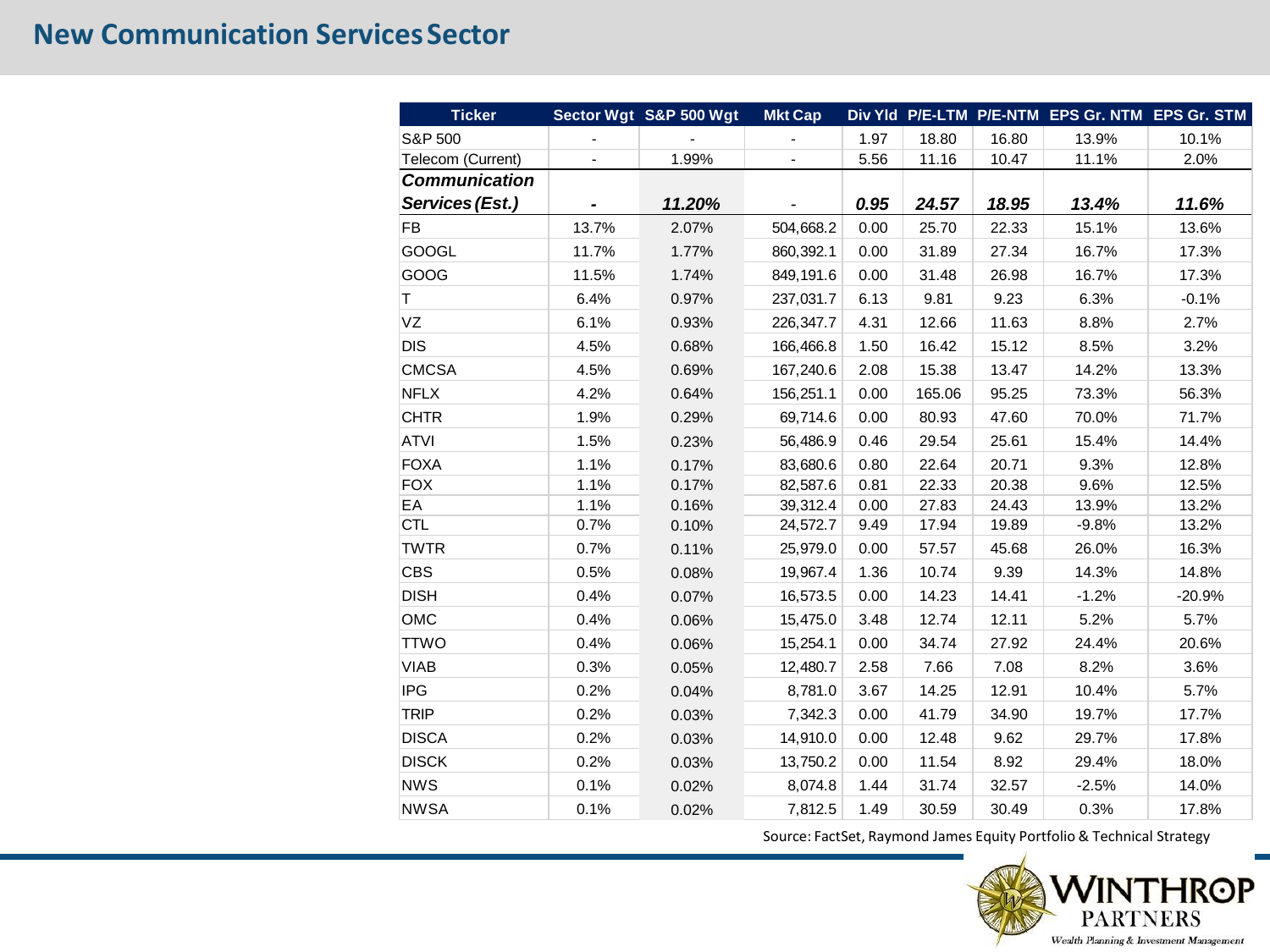# **New Communication ServicesSector**

### **Examples of Changes(Estimated)**

#### **Consumer Discretionary -> Communication Services**

- + IPG, OMC (Advertising)
- + CBS, DISCA (Broadcasting)
- + CMCSA, DISH (Cable & Satellite)
- + DIS, VIAB (Movies & Entertainment)
- + NWSA (Publishing)
- + NFLX, TRIP (Internet Retail)

### **Technology -> Communication Services**

- + GOOG, FB (Internet Software & Services)
- + ATVI, EA (Home Entertainment Software)

### **Technology -> Consumer Discretionary**

+ EBAY (Internet Software & Services)



Source: FactSet, Raymond James Equity Portfolio & Technical Strategy

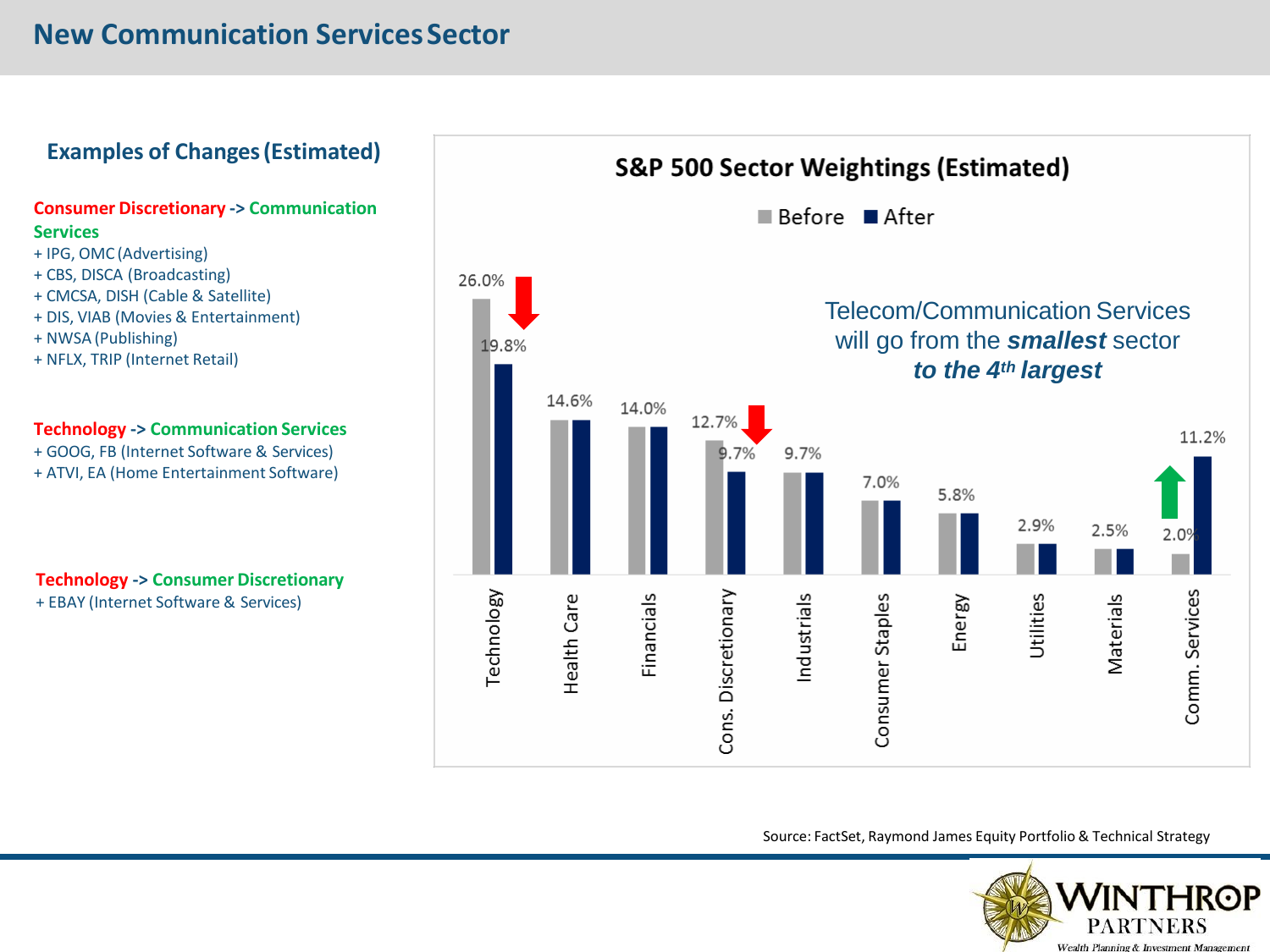Dividend Yield will gofrom the highest of all sectors to below the S&P 500

Next 12M P/E will go from the lowest of all sectors to above the S&P 500

Expected growth estimates will be closer to the S&P 500, from among the lowest



Source: FactSet, Raymond James Equity Portfolio & Technical Strategy